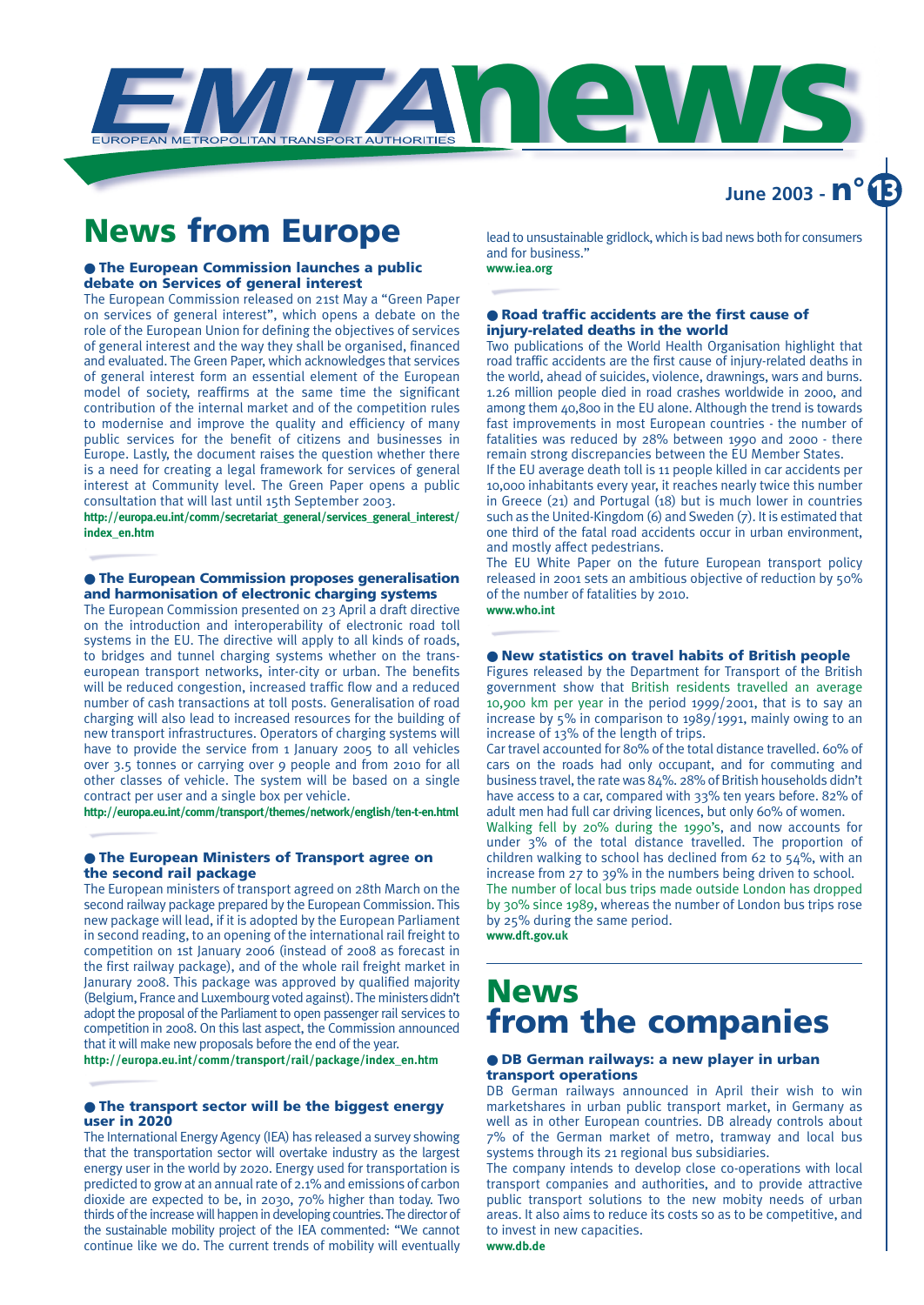## **News from the cities**

#### ● **High quality park & ride facilities in the WEST MIDLANDS**

Centro, The West Midlands Passenger Transport Authority (WMPTA) and the Passenger Transport Executive for the West Midlands conurbation (2.6 million people), is dedicated to improving the attractiveness of park and ride facilities for car drivers. To this end, it has devised a programme of site upgrades to meet National Security Standards for "Secured Car Parks" sponsored by the Association of Chief Police Offices (ACPT). The upgrades will include monitored CCTV, help points, public address and high quality lighting. A major programme to expand video-monitoring and lighting coverage at all Centro car parks is now in progress. All Centro-controlled car parks will ultimately be linked to the Network Safety and Security Centre located in central Birmingham.

**www.centro.org.uk**

#### ● **Bus and bicycle: together for leisure time in FRANKFURT**

The strong development of cycling as a leisure activity which enables to practice sport in a natural environment creates a new mobility market in Germany: bringing cyclists to their practice destinations. This also enables inhabitants to discover attractive places of their region.

Public transport systems have clear advantages on the private car for this new market: they enable cyclists to depart and to arrive at different places, and they can carry bicycles more easily than cars.

Since the completion of the bicycle route "Vulkan" in the Vogelsberg region in 2000, RMV, the public transport authority of the region of Frankfurt-Rhein-Main, decided to create a regular bus line called "Vulkanexpress", which is specifically devised so as to bring cyclists to this area, and which can carry bicycles on hooks. Given the success of this first experience, RMV has created two new routes adapted for the transport of bicycles in 2001, which operate during the weekends and the holidays. All these routes can be accessed with RMV season passes and tickets. With the so called Hessen ticket, a group of up to five persons can travel one day through the whole state of Hessen with all trains and busses.

Regional trains serving the area, which are equipped during the week-end with multiuse vehicles that allow to carry a greater number of bicycles as well as kinderwagen and wheelchairs, also witnessed an increase of the number of cyclists carried out with their bicycle.

#### **www.rmv.de**

#### ● **Night bus services integrated in GENEVA's public transport network**

The night bus network of Geneva was inaugurated in 1995. Its 12 routes, which serve Geneva and 61 municipalities (among them 3 municipalities in nearby France), have encountered a real success, with more than 1,000 passengers every week-end.

The authorities of the canton of Geneva aim to turn this service, which was devised specifically for young people going out on Friday and Saturday nights, into an element of the mobility chain catering for the needs of all categories of passengers at night. This shall be achieved through fare integration with the regular public transport network (passengers with season passes will have access for free, whereas they have to pay  $\epsilon$  2 at the present time) and through widespread information about the service. Half of the cost of operation of the night bus network  $(\epsilon$  500,000) is paid by public authorities. **www.noctambus.ch**

#### ● **Project of tram-train in LILLE**

The Lille metropolitan area (1.1 million inhabitants in northern France) approved last December a master plan of development of a network of tram-train services. The area has indeed a dense network of radial railways which could serve as a basis for an extension of the existing tramway network (19km of lines, which were completely renovated in 1994). Such a network would improve links between the city centre and the most remote parts of the conurbation, including areas in nearby Belgium. It would enable passengers to stay in the same vehicle to reach their final destination, and would reduce the level of congestion of the main railway station Lille-Flandres, which is currently a terminal station.

The master plan proposes to open 10 lines representing a total length of 200km, and among them 35km of new tracks in the streets, by 2008. The total investment is estimated at  $\epsilon$  800m, and the potential patronage would vary between 4,000 and 10,000 passengers every day for each of the lines. **www.cudl-lille.fr**

#### ● **New organisation for LONDON Underground soon complete** • an old and busy network

The London Underground, known as the Tube, is both the oldest - first line opened in 1863 - and one of the busiest metro systems in the world. Its 12 routes carry some 3 million passengers every day on a 408km long network with 275 stations. London Underground, the company that owns and operates it, employs 16,500 staff. But the Underground network, which is the backbone of the public transport system in the British capital city, suffers from two major problems: saturation at peak hours and chronic under-investment in the maintenance of the infrastructure. This has led to insufficient levels of reliability and frequent incidents. The most recent initial survey evidence suggests that the implementation of road congestion charging in February 2003 within the central zone has led to an increase of just 1% in Underground trips in the congestion charge zone. However, Underground demand has grown by more than a quarter over the last decade, and despite recent flattening in growth rates reflecting the economic downturn, use of the system remains at near record levels.

• quarrel about Public Private Partnership The newly elected Mayor of London inherited in 2000 from the British government the responsibility for all local public transport systems (bus, tramway and river services), except the Underground. The objective of the government, which remained responsible for the organisation of the Tube, was first to implement a public-private partnership (PPP) scheme of modernisation of the underground infrastructure before handing over its responsibility to the Mayor of London. The conflict that emerged between the government and the Mayor of London about the PPP - which culminated in legal procedures being undertaken by the Municipality against the plan of the government, was only solved in February 2003 with the signing of an agreement that enables the whole process to move forward.

#### • new share of tasks

The Mayor of London, who still thinks that other solutions, such as a public loan, would have been less expensive to modernise the Tube than to effectively sell its tracks to private companies, has finally accepted the scheme of the government in exchange for his taking control of the company London Underground, that is to say of the Tube operations, very soon, and for financial guarantees to protect Londoners from having to meet cost overruns that may occur.

The infrastructure has been split into three packages that have been awarded by the Government to two private consortia, Metronet (9 lines) and Tube Lines (3 lines). These companies, which bring together civil work entreprises (Amey, WS Atkins, Bechtel, Jarvis, Balfour Beatty, Thames Water) and transport industries (Bombardier) are now responsible for modernising and maintaining the infrastructures for a period of 30 years. During the first 7 years of the contract, they have committed themselves to investing a total amount of € 17.5bn into the upgrading of the underground. The companies' revenues will stem from the fees that London Underground, the operating company (which will remain in public hands), will pay to them for using the infrastructures.

London Underground will remain responsible for the overall strategy and management of the tube network, as well as passenger facing activity, including the operation of train services, ticketing, fares and travelcards, timetables and the closure of lines and stations.

The Mayor already has control of fares on the Underground, and has frozen these in real terms since his election, and he has promised to seek to continue to keep fares down.

**www.thetube.com www.transportforlondon.gov.uk**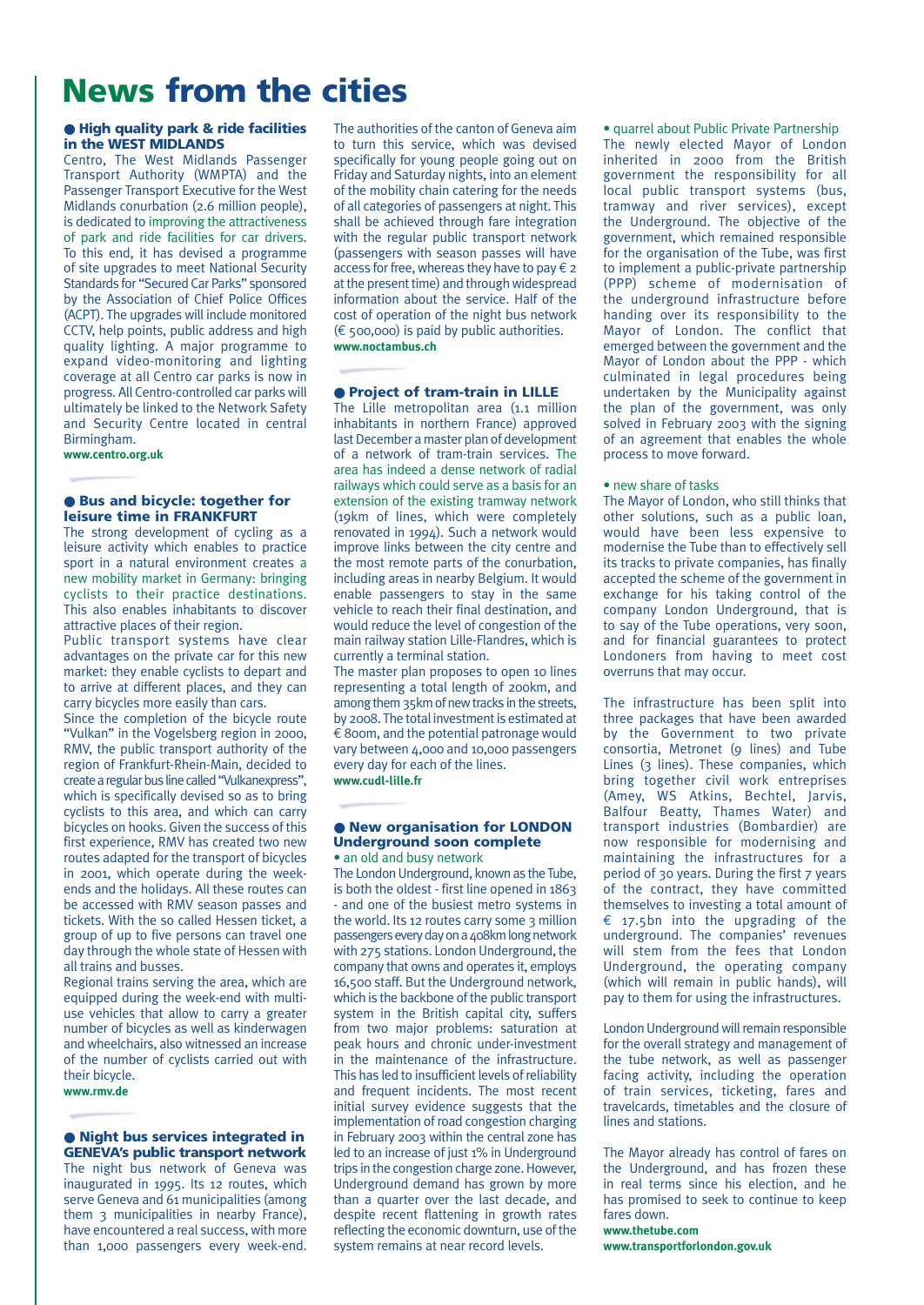#### ● **MADRID: inauguration of the new Metrosur underground line**

The new line 12 of the Madrid underground network was inaugurated on 11 April. Called Metrosur ("metro south"), this fully subterranean infrastructure is a 40.5km long circular line serving fast growing urban settlements in the southern ring of the Spanish capital city. The five municipalities served have an overall population of 900,000 people, and two thirds of the inhabitants are located within 600 metres of the 28 new stations thanks to the high density of housing.

Six of the stations provide connection with the commuter rail network operated by Cercanias, the subsidiary of Spanish railways Renfe in charge of regional transport, and one station provides connection with the line 10 of the metro, which serves the city centre and the business district.

The new line, which was planned as part of the second plan of extension of the underground network (2000-2003) by the Consorcio de Transportes de Madrid, the regional public transport authority, provides fast connections between the main facilities (hospitals, universities, commercial and leisure areas, etc.) of the south-western part of the metropolitan area, which only had radial transport infrastructures towards the centre of Madrid so far.

The cost of construction of the line reached  $\epsilon$  1.6bn, including rolling stock, and works were completed in 3 years. 140,000 passengers are expected on Metrosur for the first year of operation. **www.ctm-madrid.es**

#### ● **MANCHESTER's free city centre bus services on target for a million customers in their first year**

The Greater Manchester Passenger Transport Executive launched last September two new free city centre bus services, which are operated by the private bus company First. Surveys show that the two routes are carrying a weekly average of 21,000 passengers, and patronage forecasts estimate that well over 1 million passenger journeys will have been made in the first year of operation. A key component of the City Centre Transport Strategy, the Metroshuttle services are free, fully accessible and frequent running about every 5 minutes on Service 1 (orange line) and every 10 minutes on Service 2 (green line). Services are operated daily from 7am to 7pm (10am to 6pm on Sundays).

Metroshuttle is improving access into and across Manchester city centre by providing customers with seamless integration between the city's rail stations, car parks and key public transport nodes, and linking them with the main retail, commercial, leisure and cultural destinations.

Metroshuttle is funded through a partneship involving the Greater Manchester Passenger Transport Authority and Executive, Manchester City Council, National Car Parks Ltd and Allied London Properties. **www.gmpte.gov.uk**

#### ● **Ambitious plan of development of public transport infrastructures in PALERMO**

Like most large European cities, Palermo, the capital city of the Italian island of Sicily (1.2 million inhabitants in the metropolitan area) suffers heavily from traffic congestion and from the nuisances caused by the excessive use of private car in the urban area. Surveys show that 81% of the 960,000 people who travel inside Palermo every day use their private car, and only 19% public transport. This rate is the lower of all large Italian cities. The average speed of trips is 18km/h in the whole city, and only 7km/h in the city centre. Moreover, these chaotic traffic conditions lead to a high number of road accidents (4,000 every year), with a heavy death toll (100 persons).

So as to bring solutions, the Municipality devised in 2002 a master plan of integrated public transport systems, which proposes to build some new high capacity public transport systems in the coming 10 years so as to radically change the face of urban areas.

The main infrastructures foreseen are the following:

• building of an automatic underground line, which shall cross the whole city as a backbone line of 17km at a speed of 35km/h. It will provide several interchange stations with the other public transport modes and park and ride facilities at the terminal stations (estimated cost of € 1.1bn). 100,000 passengers are expected to take the metro line. The Municipality is completing the surveys before starting civil works.

• building of three tramway routes of a length of around 6km each, with dedicated lanes. These routes will serve the suburban areas and connect them with the city centre (estimated cost of  $\epsilon$  310m, including € 105m for rolling stock). 29 vehicles will be bought to serve these three lines, which shall start operations in 2007. A total number of 90,000 passengers are expected daily on the three lines.

• doubling of the railway tracks that link the airport with the city centre ("Passante"), for a cost of  $\epsilon$  610m,

• and completion of a railway ring crossing the city underground. This will mean building a 2.3km long tunnel for a cost of € 120m. Operations are expected to start within four years.

The funding of the last three projects is already secured for the period 2002-2006, thanks to financial contributions of the Italian government, of the European regional funds and of loans from the European Investment Bank.

This ambitious master plan also proposes to set up a wide area with traffic restrictions in the city centre and to build 29 parking facilities so as to reduce parking on streets. **www.comune.palermo.it**

#### ● **More staff members in commuter trains at night in ZURICH**

ZVV, the public transport authority of the Zurich region, and the Swiss federal railways CFF adopted last December a new "Security-Package" for night travellers on commuter trains in the Zurich canton. The main measure is the presence of two accompanying staff members on all trains after 9 pm. The tasks of these "train-chiefs" encompass the control of tickets, the provision of information and a reassuring presence. This new human presence will enable to reduce the number of policemen controlling in night trains, and to limit their function to interventions in case of incidents. The recruitment and training of these new train-chiefs will be accomplished in July 2004. The total cost for this new service is estimated at € 10m. Further measures include the generalisation of a "meeting wagon" where passengers don't feel alone, improved cleanliness of rolling stock, increased fight against vandalism and fraud, and video-monitoring inside rolling stock.

**www.zvv.ch** 

## **News from other continents**

#### ● **Tax benefit for public transport users in CHICAGO (USA)**

The "Transit Benefit Programme" devised by Chicago Transit Authority (7.8 million inhabitants in the urban area) provides substantial savings to public transit customers and their employers by enabling them to deduce public transport fares from their pre-tax revenues. Participants's monthly pre-tax deductions can be up to \$ 100 ( $\epsilon$  115), which enables employees to save from \$ 200 (€ 230) to \$ 465 (€ 535) in taxes annually. Commuters can use the programme to purchase the unlimited ride 30-Day Pass, and other categories of season passes. Payment options include setting aside pre-tax income of up to \$ 100  $(\epsilon$  115) per month per employee, a companysponsored tax deductible subsidy, or a combination of both. Employers benefit by getting an annual payroll tax savings of approximately 10% of what their employees set aside.

Currently 1,800 employers and 40,000 employees in the Chicago area are enrolled in the Transit Benefit Programme. **www.transitchicago.com**

**June 2003 - n° 13**